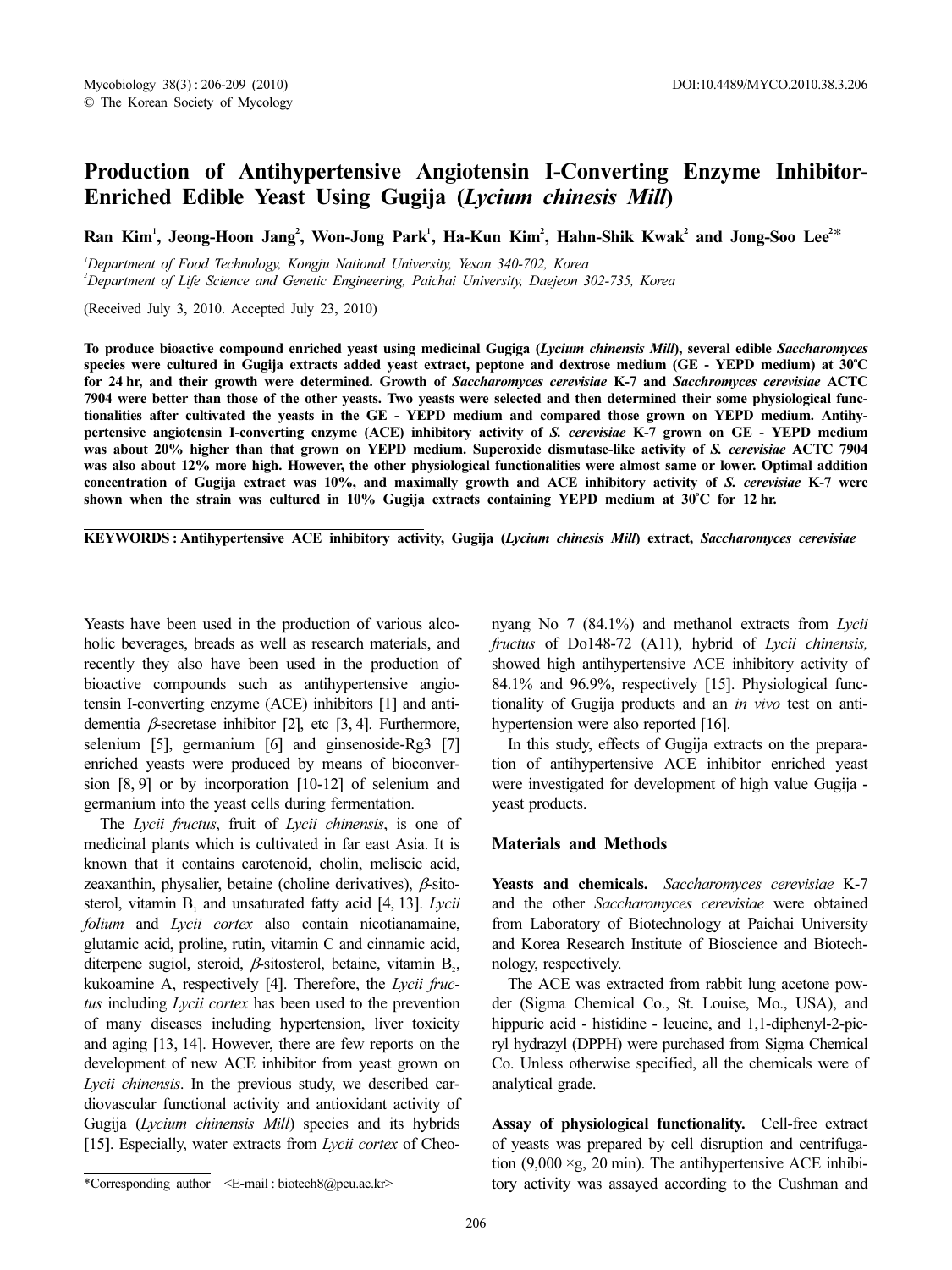Cheung's method [17]. A mixture containing 100 mM sodium borate buffer (pH 8.3), 300 mM NaCl, 3 units of ACE, and an appropriate amount of the cell-free extract was preincubated for  $10 \text{ min}$  at  $37^{\circ}$ C. The reaction was initiated by adding 50 µL of Hip-His-Leu at a final concentration of 5 mM and terminated after 30 min of incubation by the addition of  $250 \mu L$  of  $1.0 N$  HCl. The liberated hippuric acid was extracted with 1 mL of ethyl acetate, and 0.8 mL of the extract was dried with a Speed Vac Concentrator (EYELA Co., Tokyo, Japan). The residue was then dissolved in 1 mL of the sodium borate buffer. The absorbance at 228 nm was measured in order to estimate the ACE inhibitory activity.

The antioxidant activity was assayed by the method of Blois [18] with DPPH. A 0.8 mL DPPH solution (12.5 mg of DPPH dissolved in 100 mL of ethanol) was added to 0.2 mL of the sample, shaken for 10 sec, and left for 10 min. The absorbance at 525 nm was then determined and calculated as follows:

 $[(A<sub>525</sub> of reaction mixture]$ 

 $-A_{525}$  of sample alone)/ $A_{525}$  of blank] × 100.

Superoxide dismutase (SOD)-like activity was assayed by the method of Marklund and Marklund [19]. A 20 mL sample was added to 20 mL of 55 mM tris-cacodylic acid buffer (TCB, pH 8.2), and then the mixture was homogenized for  $2 \text{ min}$  and centrifuged at  $4^{\circ}$ C for  $30 \text{ min}$  at 12,000 rpm. The supernatant was adjusted to pH 8.2 and then increased in volume up to 50 mL (sample extracts). 5 µL of 24 mM pyrogallol containing 10 mM HCl (substrate) was added to 0.95 mL of the sample extracts, and then absorbance at 420 nm was measured for the first 2 min. SOD-like activity was calculated by the following equation:

SOD-like activity  $(\%)=[(A - B)/A] \times 100$ 

where A is the increase in absorbance of TCB (blank) and B is the increase in absorbance of sample.

Sensory evaluation. Sensory evaluation of the edible yeasts was estimated by 10 trained sensory panels, which they evaluated the taste and odor of the yeasts after dilution of freeze dried yeast by D.W. (10%) [7]. Total acceptability was scored 1 to 5 using the mean value of a

hedonic scale.

## Results and Discussion

Growth of yeasts in the Gugija extract-added yeast extract, peptone and dextrose (GE - YEPD) medium. Table 1 shows growth of yeasts in the Gugija extractadded medium (GE - YEPD medium). Almost all of yeasts were grew well in the GE - YEPD medium and especially, S. cerevisiae K-7 and Saccharomyces cerevisiae ACTC 7904 show more higher growth than the other yeasts. Therefore, we first selected these two yeasts for further studies.

Physiological functionality of the selected yeasts. Some physiological functionalities of the 1st selected yeasts, S. cerevisiae K-7 and S. cerevisiae ACTC 7904 were investigated (Table 2). Antihypertensive angiotensin I-converting enzyme (ACE) inhibitory activity of S. cerevisiae K-7 show the highest of 77.0%, showing higher than that of grown on YEPD medium (56.0%). ACE inhibitory activity of Gugija extract itself was 23.9% [17] and that of S. cerevisiae K-7 grown on YEPD medium was 56.0%, suggesting that ACE inhibitor of Gugija extract was absorbed and stored into the yeast cell as selenium [12] and germanium [10] or produced newly during fermentation by bioconversion [8].

SOD-like activity of S. cerevisiae K-7 was high (65.0%), however it was lower than that of grown on YEPD medium. ACE inhibitory activity of S. cerevisiae ACTC

Table 1. Growth of various edible yeasts in the GE - YEPD medium

| Yeasts                       | Growth $(A_{60})^3$ |
|------------------------------|---------------------|
| Saccharomyces cerevisiae K-2 | $0.96$ $(1.11)^{6}$ |
| $K-7$                        | 1.20(1.16)          |
| S. cerevisiae C-1            | 0.95(0.90)          |
| $C-2$                        | 0.87(0.93)          |
| S. cerevisiae ACTC 7904      | 1.00(0.98)          |
| <b>ACTC 7919</b>             | 0.95(1.00)          |
|                              |                     |

GE - YEPD medium, yeast extract, peptone and dextrose medium containing 10% Gugija extracts.

 $^{\circ}$ Growth after 24 hr cultivation at 30 $^{\circ}$ C.

b Growth in the YEPD medium.

Table 2. Physiological functionalities of Saccharomyces cerevisiae K-7 and Saccharomyces cerevisiae ACTC 7904 grown on GE -YEPD medium

|               |                  | ACE inhibitory activity $(\%)$ | Antioxidant activity (%) | SOD-like activity (%) |
|---------------|------------------|--------------------------------|--------------------------|-----------------------|
| S. cerevisiae | K-7              | $77.0~(56.0)^{4}$              | 2.6(9.4)                 | 65.0 (76.3)           |
|               | <b>ACTC 7904</b> | 63.6 (64.0)                    | 9.4(13.2)                | 35.4 (23.2)           |

GE - YEPD medium, 10% Gugija extract containing yeast extract, peptone and dextrose medium; ACE, angiotensin I-converting enzyme; SOD, superoxide dismutase.

a YEPD medium-yeast extract (1%), peptone (2%) and dextrose (2%).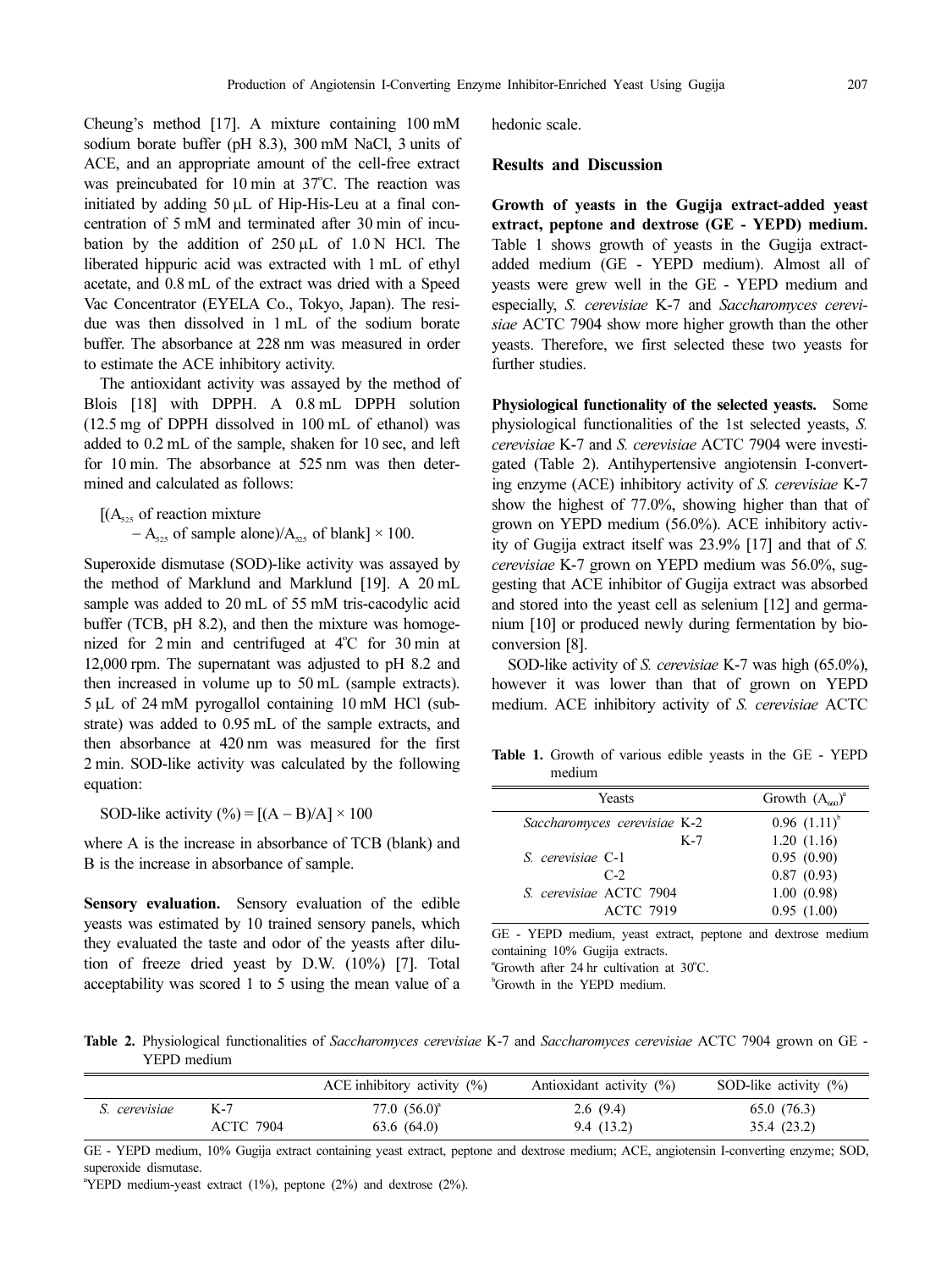|     |      | Addition concentration (%) Growth $(A_{60})$ ACE inhibitory activity (%) Antioxidant activity (%) SOD-like activity (%) |     |      |
|-----|------|-------------------------------------------------------------------------------------------------------------------------|-----|------|
| 5.0 | 0.82 | 62.5                                                                                                                    | 1.0 | 57.0 |
| 10  | 1.19 | 77.0                                                                                                                    | 2.4 | 65.0 |
| 30  | .25  | 73.1                                                                                                                    | 5.2 | 41.5 |
| 50  | .30  | 64.0                                                                                                                    |     | 27.0 |

Table 3. Effect of addition concentration of Gugija extracts on the growth and physiological functionality of Saccharomyces cerevisiae K-7

ACE, angiotensin I-converting enzyme; SOD, superoxide dismutase.

7904 was 63.6%, similar with that of grown on YEPD medium (64.0%). Antioxidant activities of two yeasts were very low. From these results, we selected finally S. cerevisiae K-7, showing the highest ACE inhibitory activity.

Effects of increasing the Gugija extract concentration. The effects of increasing the Gugija extract concentration on the growth and physiological functionality of S. cerevisiae K-7 were investigated using GE - YEPD medium (Table 3). As the amount of Gugija extract addition into YEPD medium was increased from 5.0% to 50%, growth was increased at 30% addition and then not charged. However, ACE inhibitory activity was increased about 15% at 10% addition and then decreased about 13% at 50% addition, respectively. Therefore, optimal amount of Gugija extract addition was 10% for production of ACE inhibitor enriched S. cerevisiae K-7. Meanwhile, SOD-like activity has also shown 65% at 10% addition, increased about 8%. Antioxidant activity was very weak and slightly increased.

Effect of culture time on the ACE inhibitory activity. Effect of cultivation period of S. cerevisiae K-7 on the ACE inhibitory activity was investigated (Fig. 1). As the culture time was increased, the ACE inhibitory activity was also increased and maximal ACE inhibitory activity of S. cerevisiae K-7 was shown in the cell-free extract from 12 hr cultivation (stationary phase). After that, as increased to 36 hr, its ACE inhibitory activity was not significantly changed. These results were different with that ACE inhibitory activity of S. cerevisiae was the highest  $(42.1%)$  when it was cultured in YEPD medium at 30°C



Fig. 1. Effect of cultural time on the growth and ACE inhibitory activity of Saccharomyces cerevisiae K-7 in Gugija extract medium ( $\blacksquare$ , ACE inhibitory activity;  $\bigcirc$ , Growth).

for 24 hr [1].

Sensory evaluation and physicochemical properties of S. cerevisiae K-7. Sensory evaluation of ACE inhibitor enriched S. cerevisiae K-7 which was grown on GE - YEPD medium was investigated and compared those of S. cerevisiae K-7 grown on YEPD medium and S. cerevisiae ACTC 7904 grown on GE - YEPD medium (Table 4). ACE inhibitor enriched S. cerevisiae K-7 showed unique fermentative and slight herbal flavor. The yeast has also moderate bitter, sweet and sour taste rather than S. cerevisiae K-7 grown on YEPD medium. Total acceptability was the best in the ACE inhibitor enriched S. cerevisiae K-7.

Table 4. Sensory characteristics of Saccharomyces cerevisiae K-7 grown on Gugija exract (GE) medium

| Yeasts                                            | Sensory characteristics <sup>a</sup>                                         | Total acceptability<br>$(order)$ <sup>b</sup> |
|---------------------------------------------------|------------------------------------------------------------------------------|-----------------------------------------------|
| S. cerevisiae K-7 grown on GE medium              | Fermentative, slight herbal flavor, moderate bitter, sweet<br>and sour taste |                                               |
| <i>S. cerevisiae</i> ACTC 7904 grown on GE medium | Fermentative, slight herbal flavor, slight bitter taste                      |                                               |
| S. cerevisiae K-7 grown on YEPD medium            | Strong fermentative flavor, strong bitter and astringent                     |                                               |

YEPD medium, yeast extract, peptone and dextrose medium.

a Sensory characteristics were described on 10% yeast solution by 10 panels.

b Total acceptability was scored 1~5 point on 10% yeast solution, and the order was presented with mean score.